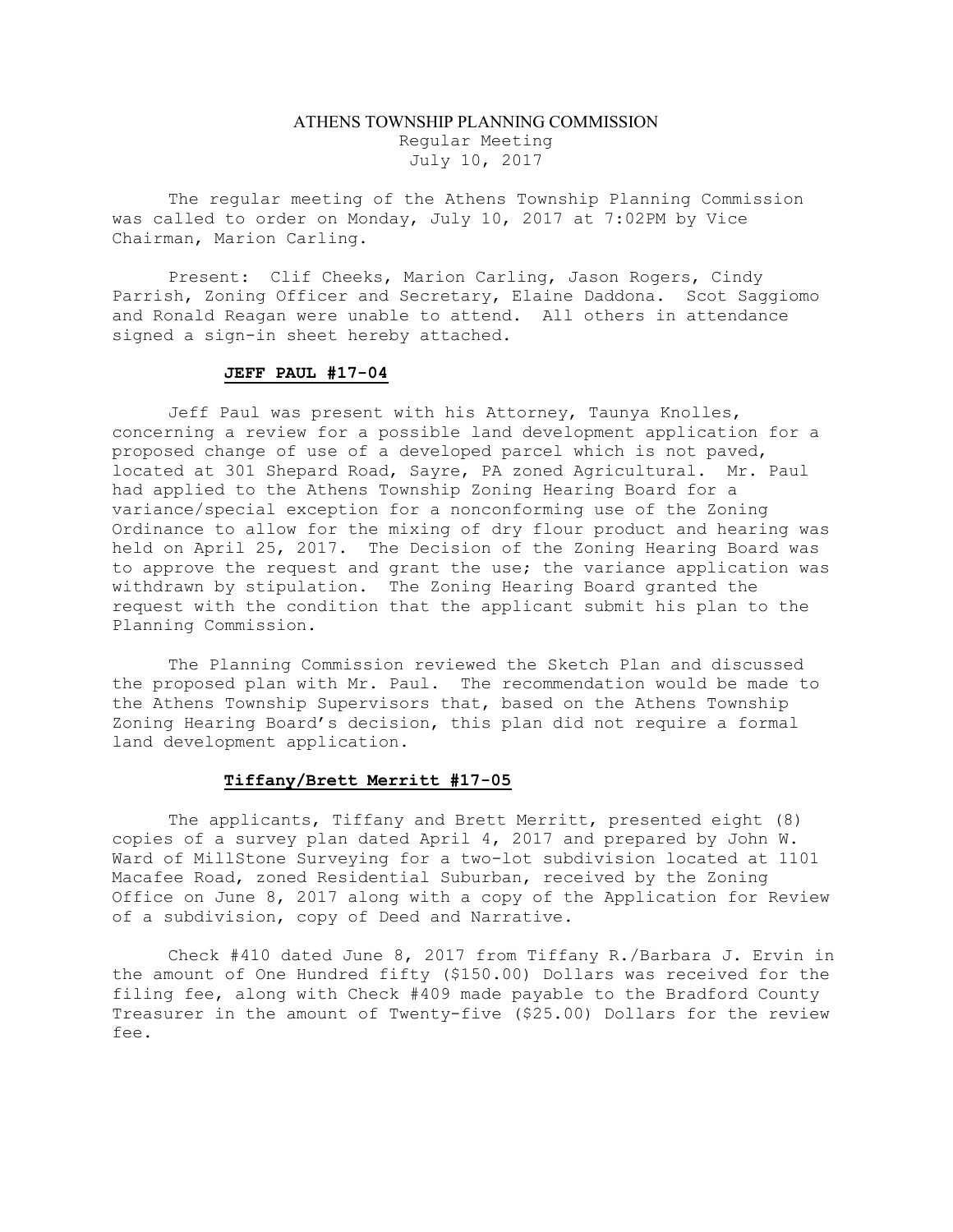Page 2 ATHENS TWP. PLANNING COMM'N July 10, 2017

Project Narrative states that Lot #2 of 1.10 acres has a mobile home and an approved sewage disposal site. Sewage flows for the lot are projected to be 400 gallons per day.

The residual tract (Lot #1) consisting of 6.422 acres has an approved test pit and perc holes.

Sewage flows are estimated to be 400 gallons per day from the 6.422 acre lot.

Adjoining properties are used for agriculture and residential. Sewage systems in the area are in-ground and sand mound.

Motion by Clif Cheeks, second by Jason Rogers to review for preliminary/final plan approval, and motion unanimously carried. A checklist was completed and the following deficiencies are noted as follows:

- 1. Need owners' signature on the Plan;
- 2. The front building setback line should be sixty-five (65') feet on the Plan.

Motion by Clif Cheeks, second by Jason Rogers to recommend preliminary/final plan approval to the Supervisors at their meeting to be held on July 26, 2017 at 7:00PM, contingent on resolution of the deficiencies, and motion unanimously carried.

## Williams Toyota, Phase 2 #17-06

Timothy Gourley, P.E. of Dietz-Gourley Consulting, LLC was present along with David Adams representing the applicant, Randy B. Williams Trust for the Williams Toyota, Phase 2, land development application. Eight (8) copies of the land development application dated June 19, 2017 were hand delivered to the Zoning Office on this date along with Project Narrative, E&S Plan, Post Construction Stormwater Management Plan, copy of the property Deed, and Notarized Power of Attorney to act on the owner's behalf, Exterior Lighting Plan, Parking Inventory, Pending PennDOT HOP, Site Maneuvers, and Subsurface Report, Engineer Cost Estimates and applicable fees for the application.

Check #62329 from Williams Toyota dated June 14, 2017 in the amount of Five Hundred (\$500.00) Dollars for filing fee was received by the Zoning Office, along with Check #62330 in the amount of One Thousand Five Hundred (\$1,500.00) Dollars for the Engineer review fee,